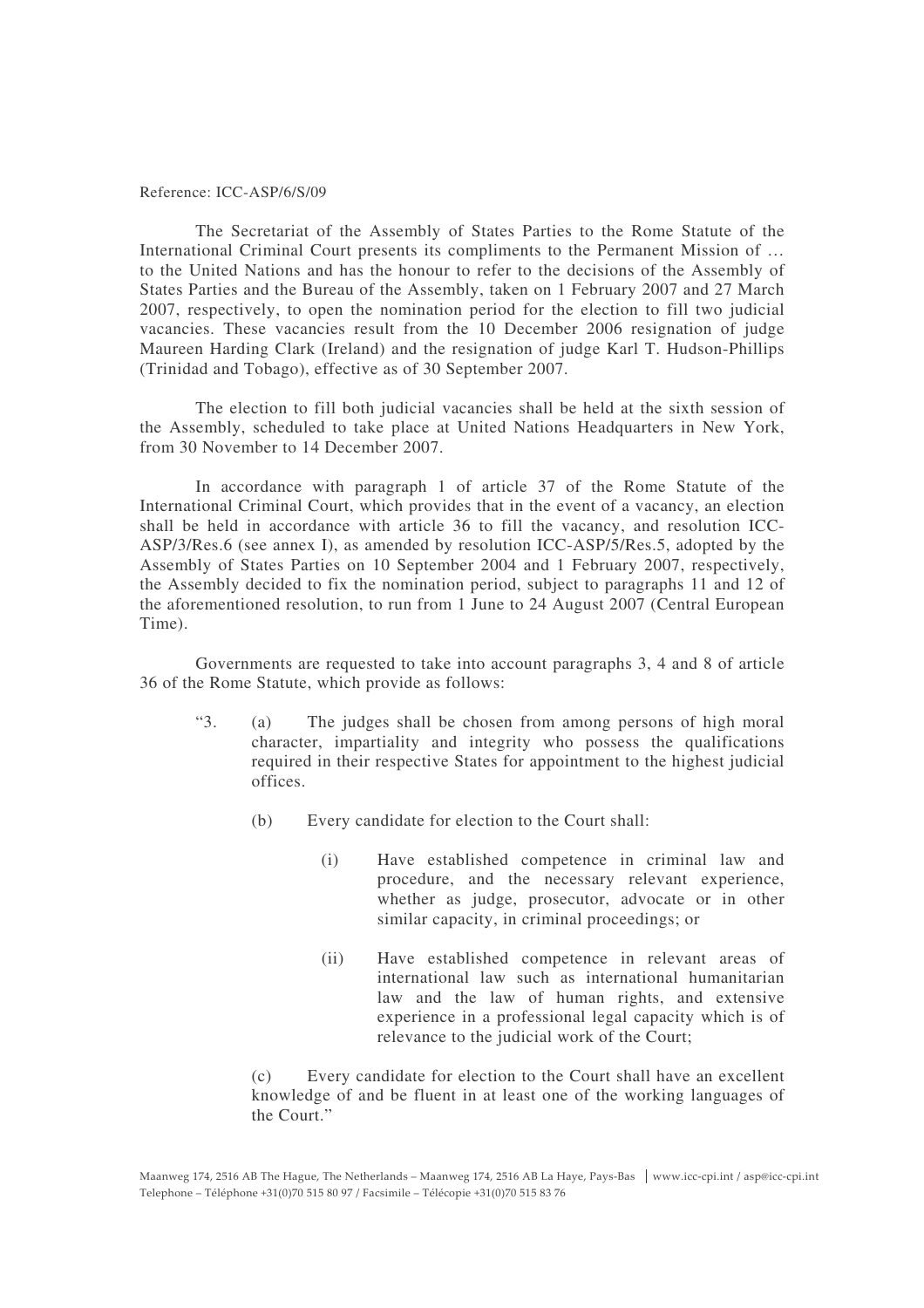- "4. (a) Nominations of candidates for election to the Court may be made by any State Party to this Statute, and shall be made either:
	- (i) By the procedure for the nomination of candidates for appointment to the highest judicial offices in the State in question; or
	- (ii) By the procedure provided for the nomination of candidates for the International Court of Justice in the Statute of that Court.

Nominations shall be accompanied by a statement in the necessary detail specifying how the candidate fulfils the requirements of paragraph 3.

(b) Each State Party may put forward one candidate for any given election who need not necessarily be a national of that State Party but shall in any case be a national of a State Party.

(c) The Assembly of States Parties may decide to establish, if appropriate, an Advisory Committee on nominations. In that event, the Committee's composition and mandate shall be established by the Assembly of States Parties."

- "8. (a) The States Parties shall, in the selection of judges, take into account the need, within the membership of the Court, for:
	- (i) The representation of the principal legal systems of the world;
	- (ii) Equitable geographical representation; and
	- (iii) A fair representation of female and male judges.

(b) States Parties shall also take into account the need to include judges with legal expertise on specific issues, including, but not limited to, violence against women or children."

Governments are further requested to take into account paragraph 7 of resolution ICC-ASP/3/Res.6 (see annex I), which provides as follows:

"7. States that have started the process of ratification, acceptance or approval of or accession to the Statute may nominate candidates for the elections of judges of the International Criminal Court. Such nominations shall remain provisional and shall not be included in the list of candidates unless the State concerned has deposited its instrument of ratification, acceptance, approval or accession with the Secretary-General of the United Nations before the end of the nomination period and provided that that State is a party to the Statute in accordance with article 126, paragraph 2, of the Statute on the date of the election."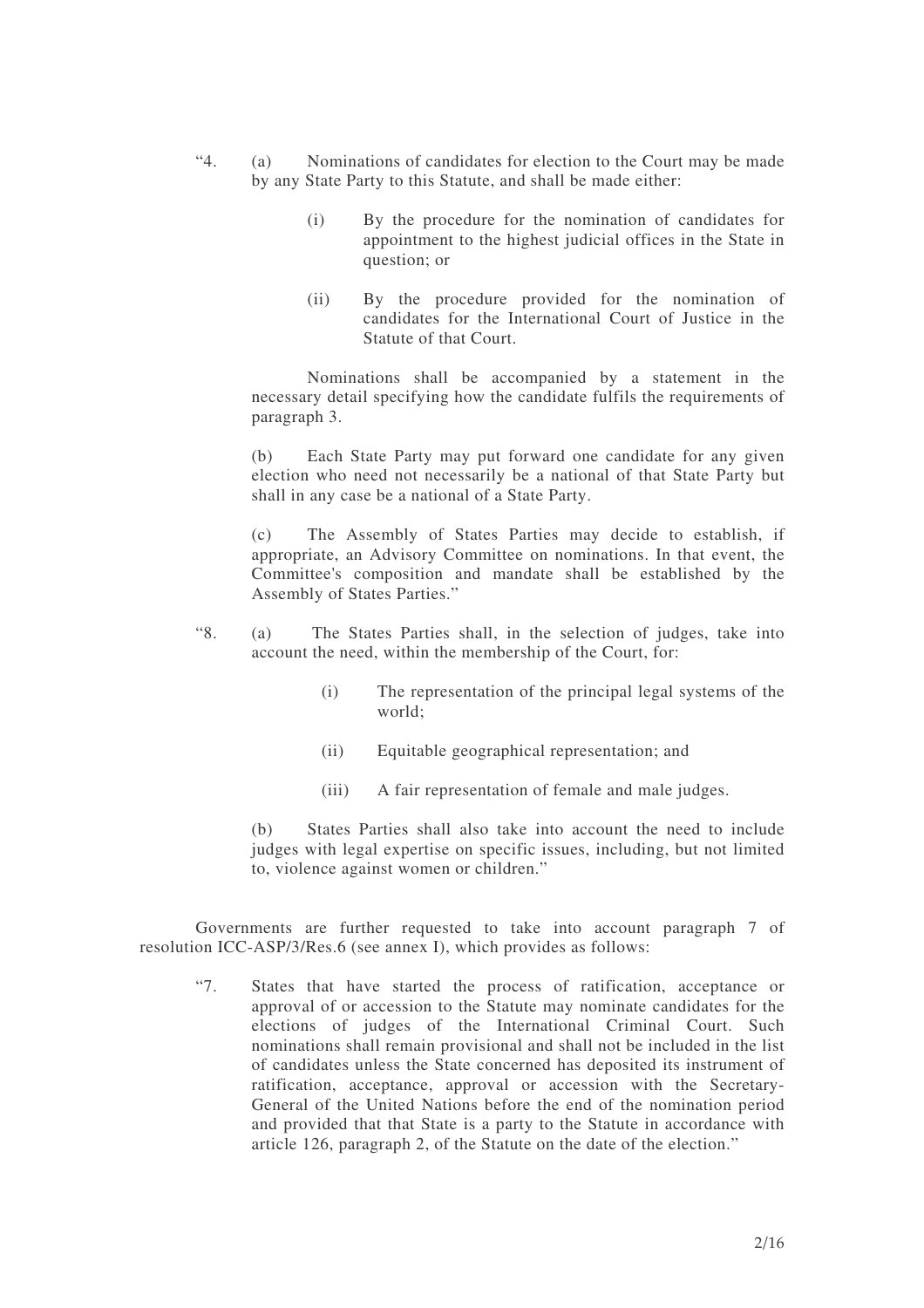In addition, in accordance with paragraph 6 of the resolution, each nomination should be accompanied by a statement:

"(a) Specifying in the necessary detail how the candidate fulfils each of the requirements in article 36, paragraph  $3(a)$ , (b) and (c), of the Statute, in accordance with article 36, paragraph 4(a), of the Statute;

(b) Indicating whether the candidate is being nominated for inclusion in list A or list B for the purposes of article 36, paragraph 5, of the Statute;

(c) Containing information relating to article 36, paragraph  $8(a)(i)$  to (iii), of the Statute;

(d) Indicating whether the candidate has any expertise under article 36, paragraph 8(b), of the Statute;

(e) Indicating under which nationality the candidate is being nominated for the purposes of article 36, paragraph 7, of the Statute, where a candidate is a national of two or more States."

In accordance with paragraph 2 of the resolution, the Secretariat of the Assembly of States Parties has included specific information regarding the application of all minimum voting requirements in the elections (see annex II).

Nominations should be communicated through the diplomatic channel to the Secretariat of the Assembly of States Parties, Room C-0691, Maanweg 174, 2516 AB The Hague, The Netherlands (or via fax to +31 70 515 8376 or via e-mail to asp@asp.icc-cpi.int). If feasible, the Secretariat would appreciate receiving digital versions of the nominations, as well as of the accompanying statements and other supporting documentation.

In accordance with paragraph 8 of resolution ICC-ASP/3/Res.6, the Secretariat shall place the nominations of candidates for judges, the accompanying statements referred to in article 36 of the Statute and other supporting documentation, on the Internet website of the Court (http://www.icc-cpi.int) in any of the official languages of the Court, as soon as possible after receiving them.

In addition, in accordance with paragraph 9 of the same resolution, a list of all persons nominated, in English alphabetical order, together with accompanying documents, will be circulated through the diplomatic channel after the nomination period closes.

The Hague, 16 April 2007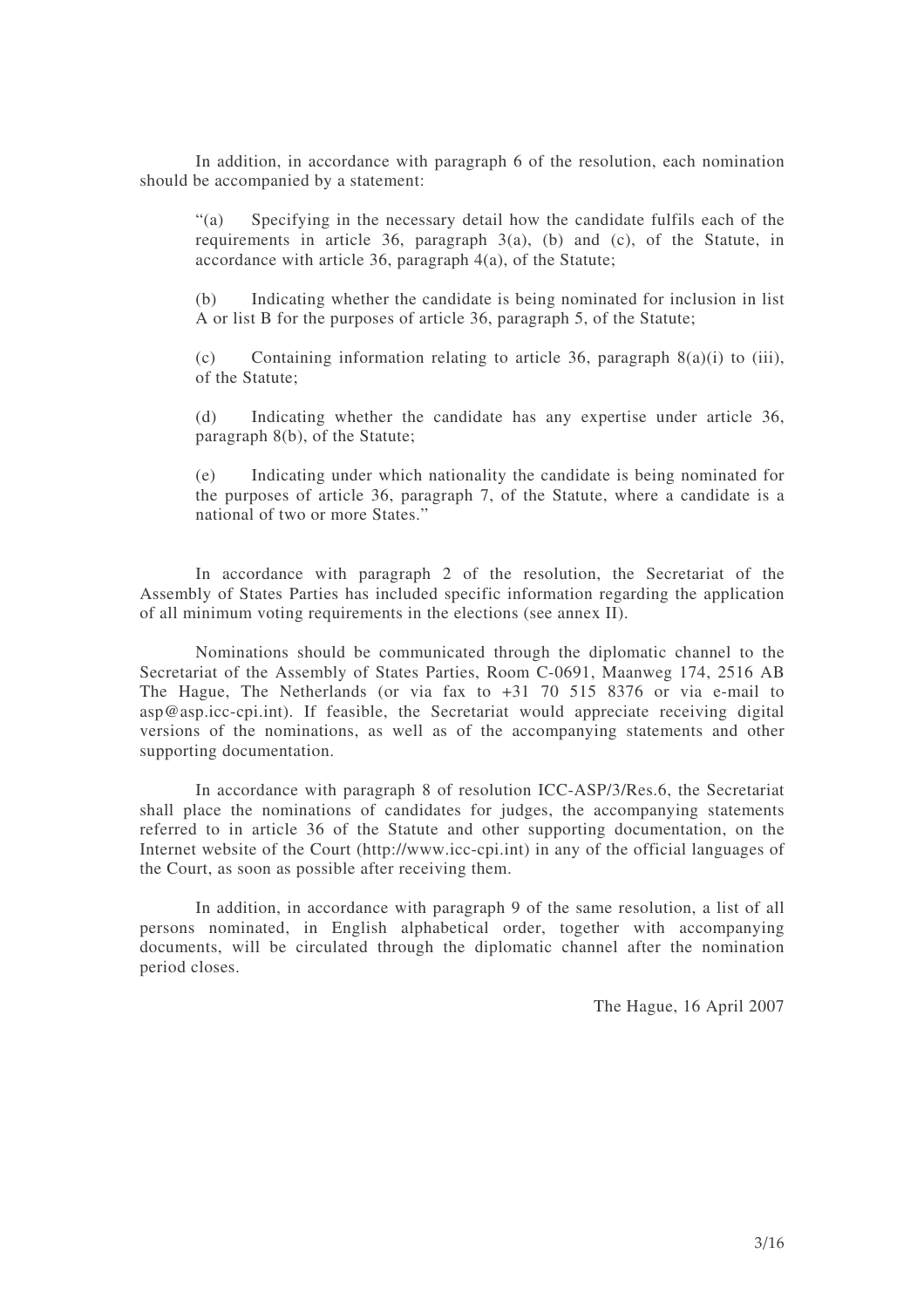# Annex I

# Resolution ICC-ASP/3/Res.6 $^{\rm 1}$

Adopted at the 6th plenary meeting, on 10 September 2004, by consensus

### **ICC-ASP/3/Res.6 Procedure for the nomination and election of judges of the International Criminal Court**

*The Assembly of States Parties*,

*Bearing in mind* the provisions of the Rome Statute of the International Criminal Court,

*Mindful* of the Rules of Procedure of the Assembly of States Parties,

*Convinced* of the need to fully implement the provisions of article 36 of the Rome Statute,

*Noting* that in its resolution ICC-ASP/1/Res.3 the Assembly of States Parties agreed that it would review the procedure for the election of judges on the occasion of future elections with a view to making any improvements as may be necessary,

*Approves* the following procedure for the nomination and election of judges of the International Criminal Court, replacing resolution ICC-ASP/1/Res.3 and parts A, B and C of resolution ICC-ASP/1/Res.2:

### **A. Nomination of candidates for judges**

1. The Secretariat of the Assembly of States Parties shall circulate through the diplomatic channel the invitations for nominations of judges of the International Criminal Court.

2. The invitations for nominations of judges will include the text of article 36, paragraphs 3, 4 and 8, of the Statute, the present resolution as well as specific information regarding the application of all minimum voting requirements in the elections.

3. The nomination period shall open 26 weeks before the elections and shall last 12 weeks.

4. Nominations submitted before or after the nomination period shall not be considered.

5. States Parties to the Statute shall communicate nominations for the election of judges of the International Criminal Court through the diplomatic channel to the Secretariat of the Assembly of States Parties.

<sup>&</sup>lt;u> 1989 - Johann Barn, mars ar breithinn ar chuid ann an t-</u> <sup>1</sup> The text of paragraph 27 (a) reflects the amendment introduced by resolution ICC-ASP/5/Res.5.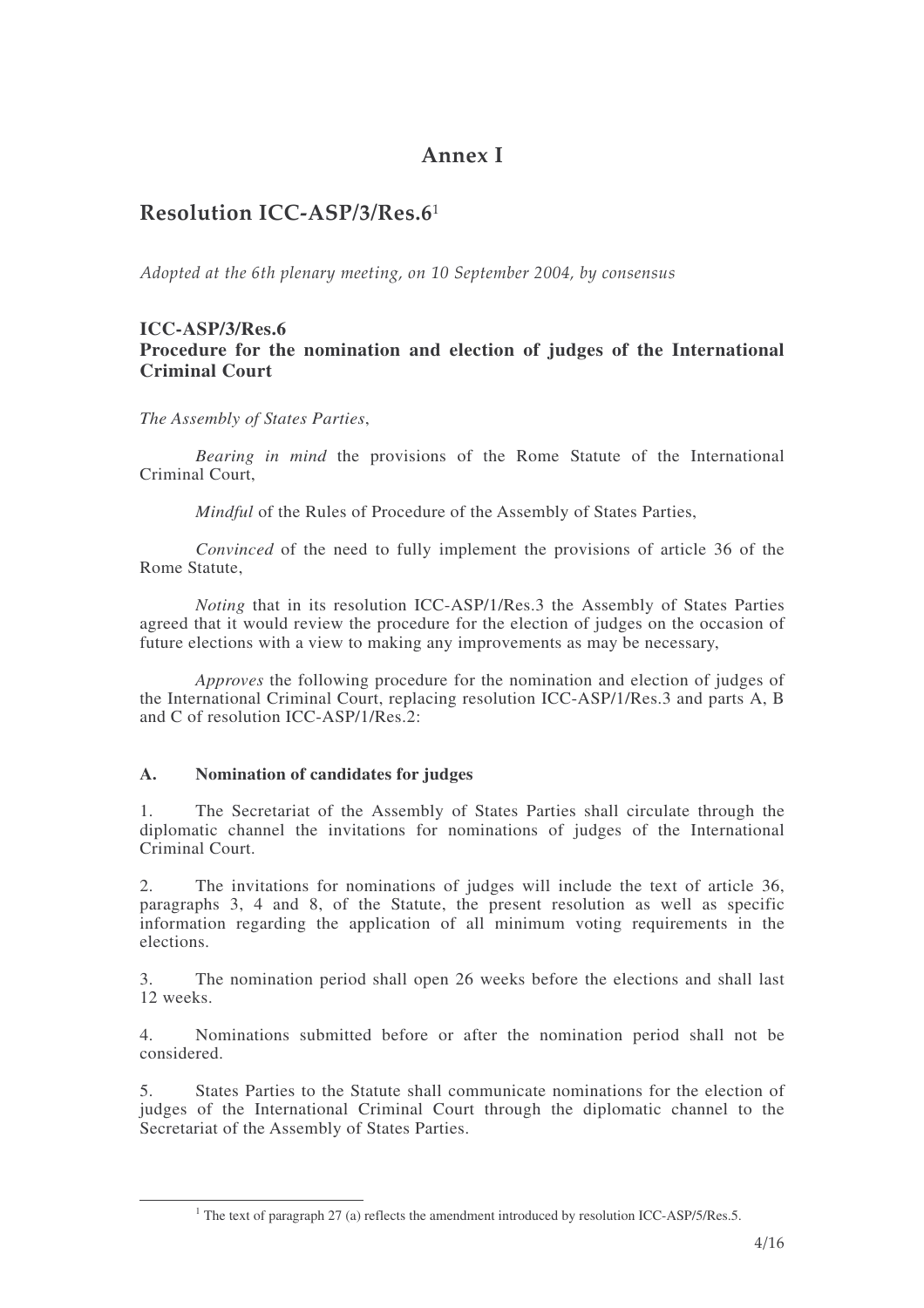- 6. Every nomination should be accompanied by a statement:
	- (a) Specifying in the necessary detail how the candidate fulfils each of the requirements in article 36, paragraph 3(a), (b) and (c), of the Statute, in accordance with article 36, paragraph 4(a), of the Statute;
	- (b) Indicating whether the candidate is being nominated for inclusion in list A or list B for the purposes of article 36, paragraph 5, of the Statute;
	- (c) Containing information relating to article 36, paragraph  $8(a)(i)$  to (iii), of the Statute;
	- (d) Indicating whether the candidate has any expertise under article 36, paragraph 8(b), of the Statute;
	- (e) Indicating under which nationality the candidate is being nominated for the purposes of article 36, paragraph 7, of the Statute, where a candidate is a national of two or more States.

7. States that have started the process of ratification, acceptance or approval of or accession to the Statute may nominate candidates for the elections of judges of the International Criminal Court. Such nominations shall remain provisional and shall not be included in the list of candidates unless the State concerned has deposited its instrument of ratification, acceptance, approval or accession with the Secretary-General of the United Nations before the end of the nomination period and provided that that State is a party to the Statute in accordance with article 126, paragraph 2, of the Statute on the date of the election.

8. The Secretariat of the Assembly of States Parties shall place the nominations of candidates for judges, the accompanying statements referred to in article 36 of the Statute and other supporting documentation on the Internet web site of the International Criminal Court, in any of the official languages of the Court, as soon as possible after receiving them.

9. The Secretariat of the Assembly of States Parties shall prepare a list in English alphabetical order of all persons thus nominated, with accompanying documents, and shall circulate it through the diplomatic channel.

10. Six weeks after the opening of the nomination period, the President of the Assembly of States Parties shall inform all States Parties through diplomatic channels and through specific information on the web site of the International Criminal Court on the number of candidates nominated with respect to each minimum voting requirement.

11. The President of the Assembly of States Parties shall extend the nomination period for two weeks, but no more than three times, if at the end of the nomination period any regional or gender minimum voting requirement<sup>2</sup> is not matched with at least twice the number of candidates fulfilling that requirement*.*

12. The President of the Assembly of States Parties shall extend the nomination period for two weeks at a time, if at the end of the nomination period the number of candidates remains less than the number of seats, or the number of candidates from list A or B remains less than the respective minimum voting requirement.

<u> 1989 - Johann Stein, mars ar breithinn ar chuid ann an t-</u>

<sup>&</sup>lt;sup>2</sup> To be calculated in accordance with paragraph 20(b), second sentence, and paragraph  $20(c)$ , second sentence, only.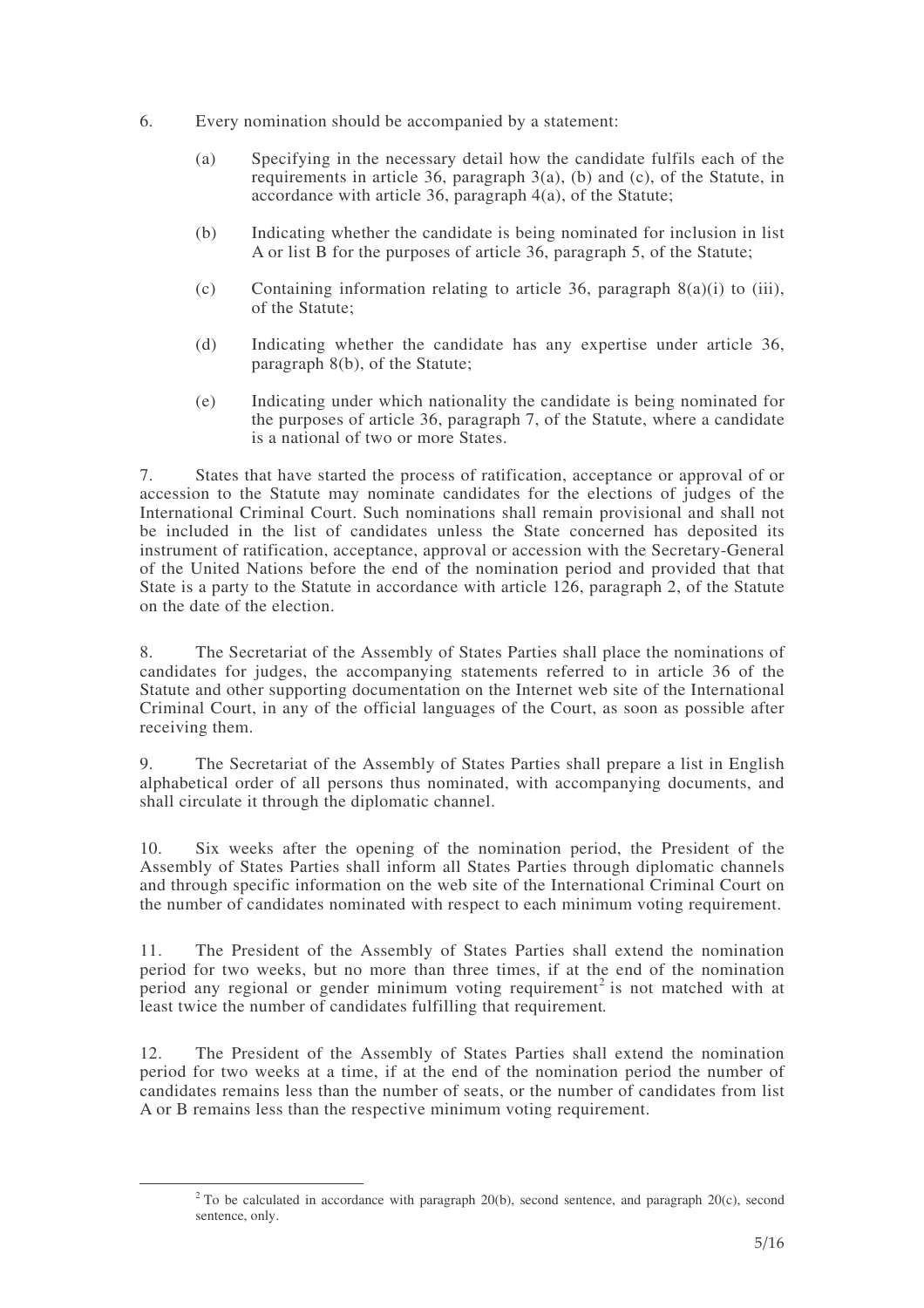### **B. Election of judges**

13. The Bureau of the Assembly of States Parties shall fix the date of the election.

14. The Secretariat of the Assembly of States Parties shall prepare, in accordance with article 36, paragraph 5, of the Statute, two lists of candidates in English alphabetical order.

15. The election of judges shall be a matter of substance, and subject to the requirements of article 112, paragraph 7(a), of the Statute.

16. The persons elected to the Court shall be the 6 candidates who obtain the highest number of votes and a two-thirds majority of States Parties present and voting, provided that an absolute majority of the States Parties constitutes the quorum for voting.

17. When two or more candidates of the same nationality obtain the required majority, the candidate who receives the higher number of votes shall be considered elected.

18. No more than 13 candidates from list A and no more than 9 candidates from list B shall be considered elected, taking into account the number of judges remaining in office.

19. States Parties shall, in the election of judges, take into account the need for the representation of the principal legal systems of the world, equitable geographical representation and a fair representation of female and male judges. They shall take into account the need to include judges with legal expertise on specific issues, including, but not limited to, violence against women and children.

20. During any given ballot, each State Party shall vote for no more candidates than seats to be filled, whereby it shall observe the minimum voting requirements regarding lists A and B, regional groups and gender. At the outset of each ballot, each minimum voting requirement shall be determined or discontinued in accordance with paragraphs 21 and 22.

- (a) Each State Party shall vote for a minimum number of candidates from lists A and B. For list A, this number shall be 9 minus the number of judges from list A remaining in office or elected in previous ballots. For list B, this number shall be 5 minus the number of judges from list B remaining in office or elected in previous ballots.
- (b) Each Party shall vote for a minimum number of candidates from each regional group. This number shall be 2 minus the number of judges from that regional group remaining in office or elected in previous ballots.

If the number of States Parties of any given regional group is higher than 16 at that moment, the minimum voting requirement for that group shall be adjusted by adding 1.

If the number of candidates from a regional group is not at least double the respective minimum voting requirement, the minimum voting requirement shall be half the number of candidates from that regional group (rounded up to the nearest whole number where applicable). If there is only one candidate from a regional group, there shall be no minimum voting requirement for that group.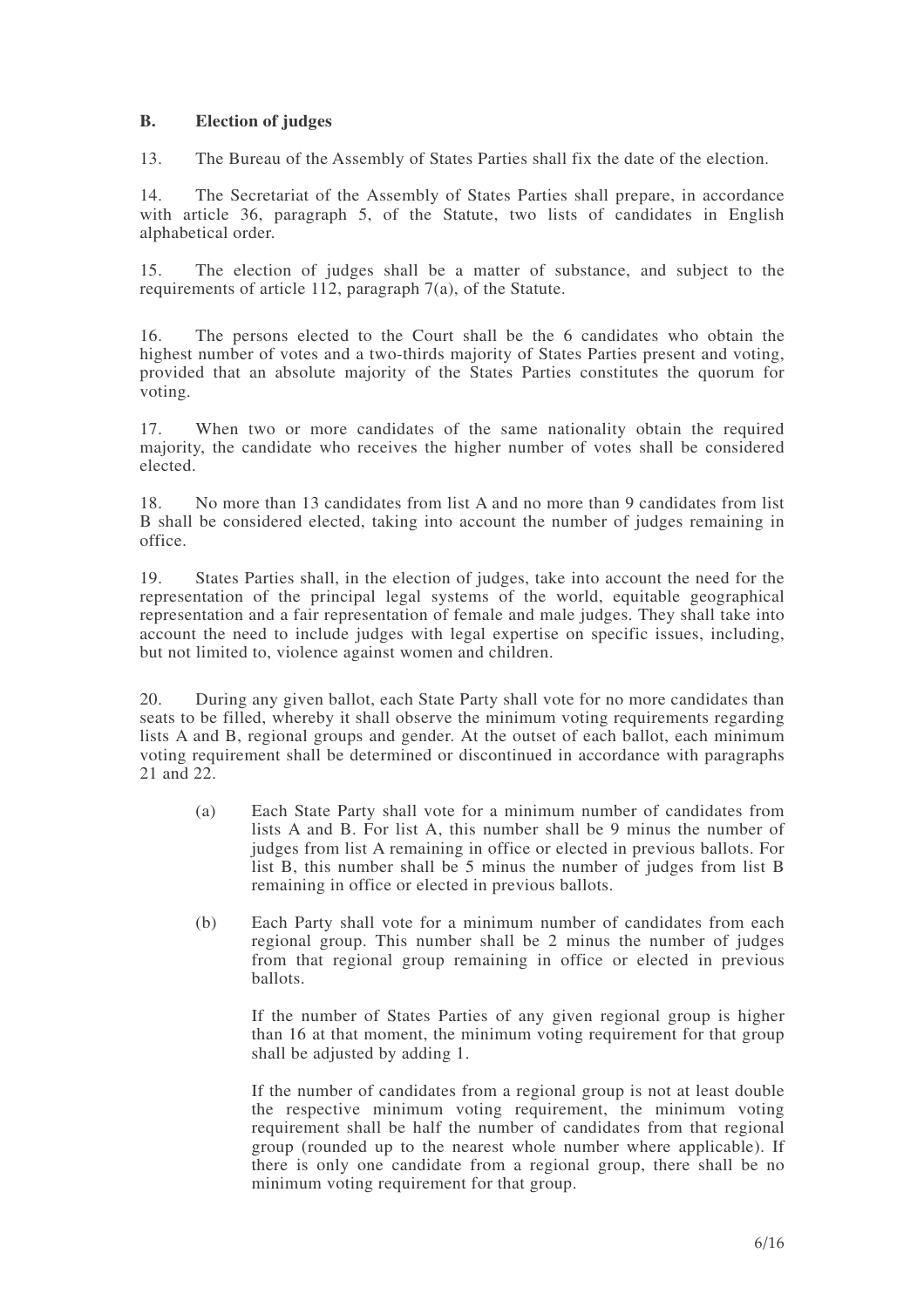(c) Each State Party shall vote for a minimum number of candidates of each gender. This number shall be 6 minus the number of judges of that gender remaining in office or elected in previous ballots. However, if the number of candidates of one gender is 10 or less, the minimum voting requirement for that gender shall be adjusted in accordance with the following formula:

|               | Number of candidates Minimum voting requirement shall not exceed: |
|---------------|-------------------------------------------------------------------|
| 10            | 6                                                                 |
| 9             | 6                                                                 |
| 8             | 5                                                                 |
| 7             | 5                                                                 |
| 6             | 4                                                                 |
| 5             | 3                                                                 |
| 4             | $\mathcal{P}$                                                     |
| 3             | 1                                                                 |
| $\mathcal{P}$ | 1                                                                 |
|               | Ω                                                                 |

21. Each minimum voting requirement shall be adjusted until that requirement can no longer be met, whereupon the use of that requirement shall be discontinued. If an adjusted voting requirement can be met individually, but not jointly, the use of all regional and gender voting requirements shall be discontinued. If, following four ballots, there still remain seats to be filled, these minimum voting requirements shall be discontinued. The minimum voting requirements regarding lists A and B shall be applied until they are fulfilled.

22. Only ballot papers observing the minimum voting requirements shall be valid. If a State Party fulfils the minimum requirements using less than the maximum number of votes allowed for that ballot, it may abstain from voting for the remaining candidates.

23. Once regional and gender voting requirements are discontinued and the minimum voting requirements regarding lists A and B are fulfilled, each further ballot shall be restricted to the most successful candidates of the previous ballot. Before each ballot, the candidate (or, in the event of a tie, the candidates) having obtained the lowest number of votes in the previous ballot shall thus be excluded, provided that the number of candidates remains at least twice the number of seats to be filled.

24. The President of the Assembly of States Parties shall be responsible for the election procedure, including the determination, adjustment or discontinuation of the minimum voting requirements.

25. Ballot papers shall be organized in a manner facilitating such an election process. The minimum voting requirements, the adjusted requirements and the discontinuation of any requirements shall be clearly indicated on the ballot papers. Before the day of the election, the President shall distribute to all States Parties copies of the instructions and samples of the ballot papers. On the day of the election, clear instructions and sufficient time shall be given for each ballot. In each ballot, before the voting process is concluded, the President shall repeat the instructions and the minimum requirements to allow each delegation to verify that its vote meets those requirements.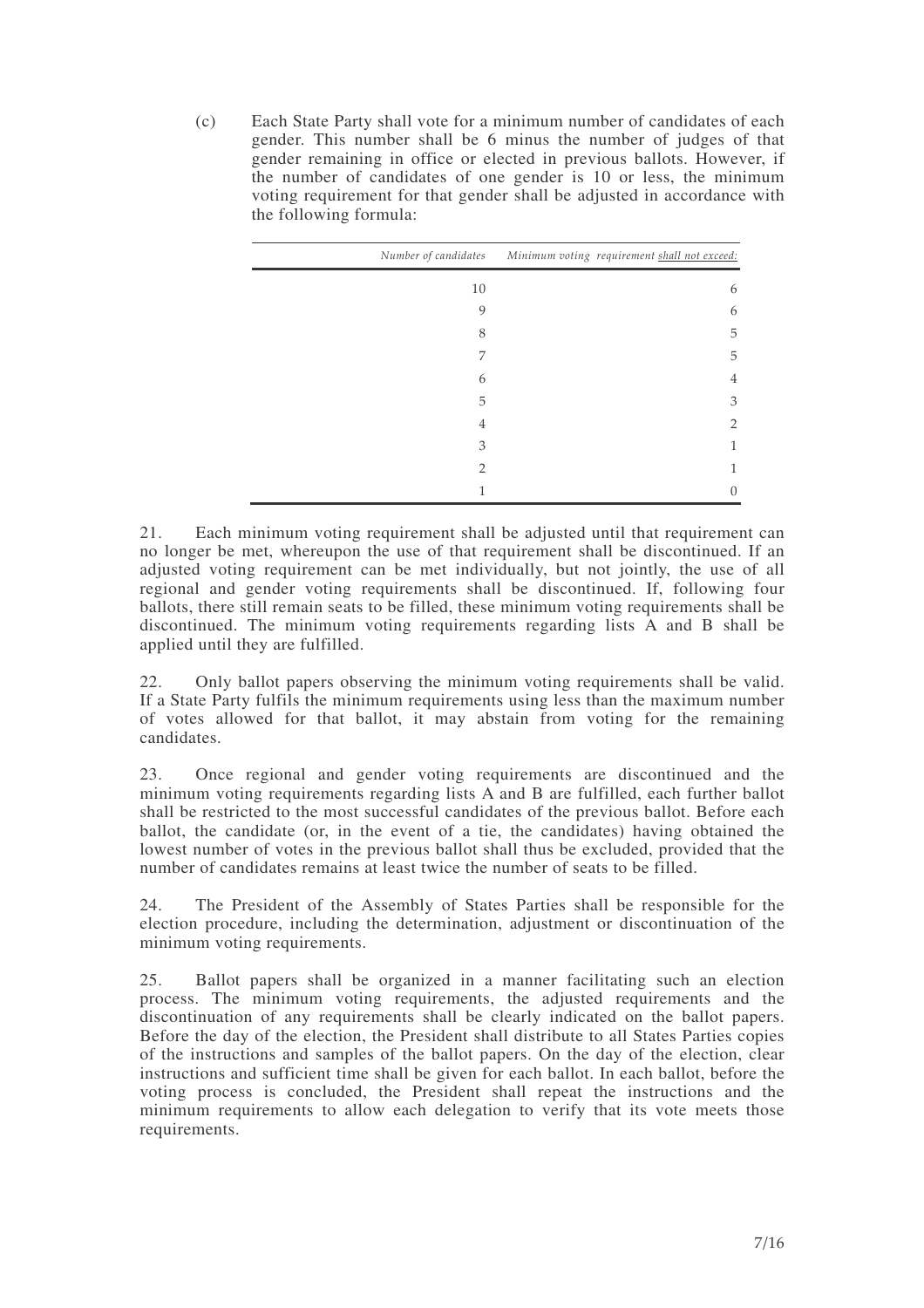26. The Assembly of States Parties shall review the procedure for the election of judges on the occasion of future elections with a view to making such improvements as may be necessary.

### **C. Judicial vacancies**

27. In the event of a judicial vacancy in accordance with article 37 of the Rome Statute, the procedures for the nomination and election of judges shall apply *mutatis mutandis*, subject to the following provisions:

- (a) Within one month of the occurrence of the judicial vacancy, the Bureau of the Assembly of States Parties shall fix the venue and date of the election, which should not be later than 20 weeks after the occurrence of the vacancy unless the Bureau decides otherwise after consulting the Court.
- (b) The nomination period shall open 12 weeks before the elections and shall last 6 weeks.
- (c) If the judicial vacancy reduces the number of judges from list A to below 9 or the number of judges from list B to below 5, only candidates from the underrepresented list can be nominated.
- (d) If at the time of the election a regional or gender minimum voting requirement is not fulfilled, only candidates that can satisfy any of the underrepresented regional minimum voting requirements as well as the underrepresented gender minimum voting requirement can be nominated.
- (e) A judge elected to fill a vacancy shall serve for the remainder of the predecessor's term and, if that period is three years or less, shall be eligible for re-election for a full term under article 36 of the Statute.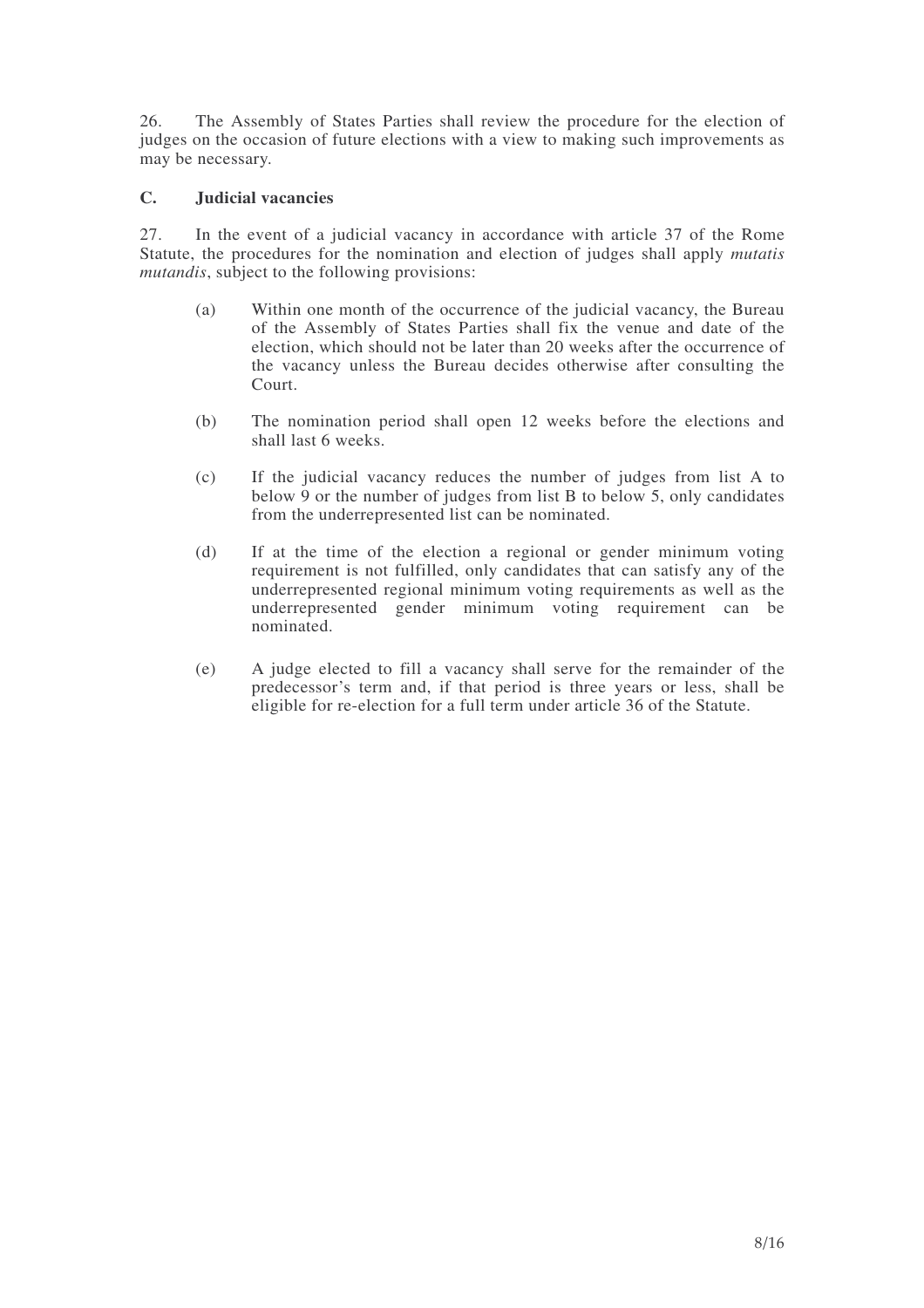# **Appendix I**

# **Illustrative tables of minimum voting requirements**

The following tables are included for illustration purposes only.

|  |  |  | Table 1: Minimum voting requirements for list A |  |  |
|--|--|--|-------------------------------------------------|--|--|
|--|--|--|-------------------------------------------------|--|--|

| If the number of judges from list A remaining<br>in office or elected in previous ballots is: | then the minimum voting requirement<br>for list A is: |
|-----------------------------------------------------------------------------------------------|-------------------------------------------------------|
| 9 or more                                                                                     | fulfilled                                             |
| 8                                                                                             | 1                                                     |
| 7                                                                                             | 2                                                     |
| 6                                                                                             | 3                                                     |
| 5                                                                                             | 4                                                     |
| 4                                                                                             | 5                                                     |
| 3                                                                                             | 6                                                     |
| $\overline{2}$                                                                                | 7                                                     |
|                                                                                               | 8                                                     |
| $\left( \right)$                                                                              | 9                                                     |
|                                                                                               |                                                       |

Table 2: Minimum voting requirements for list B

| If the number of judges from list B remaining<br>in office or elected in previous ballots is: | then the minimum voting requirement<br>for list B: |
|-----------------------------------------------------------------------------------------------|----------------------------------------------------|
| 5 or more                                                                                     | fulfilled                                          |
| $\overline{4}$                                                                                |                                                    |
| 3                                                                                             |                                                    |
|                                                                                               | З                                                  |
|                                                                                               | 4                                                  |
|                                                                                               | b                                                  |
|                                                                                               |                                                    |

|  | Table 3: Regional minimum voting requirements |  |  |
|--|-----------------------------------------------|--|--|
|  |                                               |  |  |

| If the number of judges from a given region<br>remaining in office or elected in previous ballots<br>is: | then the minimum voting requirement for<br>that region is: |
|----------------------------------------------------------------------------------------------------------|------------------------------------------------------------|
| 3 or more                                                                                                | fulfilled                                                  |
| $\mathcal{P}$                                                                                            |                                                            |
|                                                                                                          |                                                            |
| $\Omega$                                                                                                 |                                                            |
|                                                                                                          |                                                            |

(Further adjustments might be necessary in accordance with para. 20(b) of the resolution.)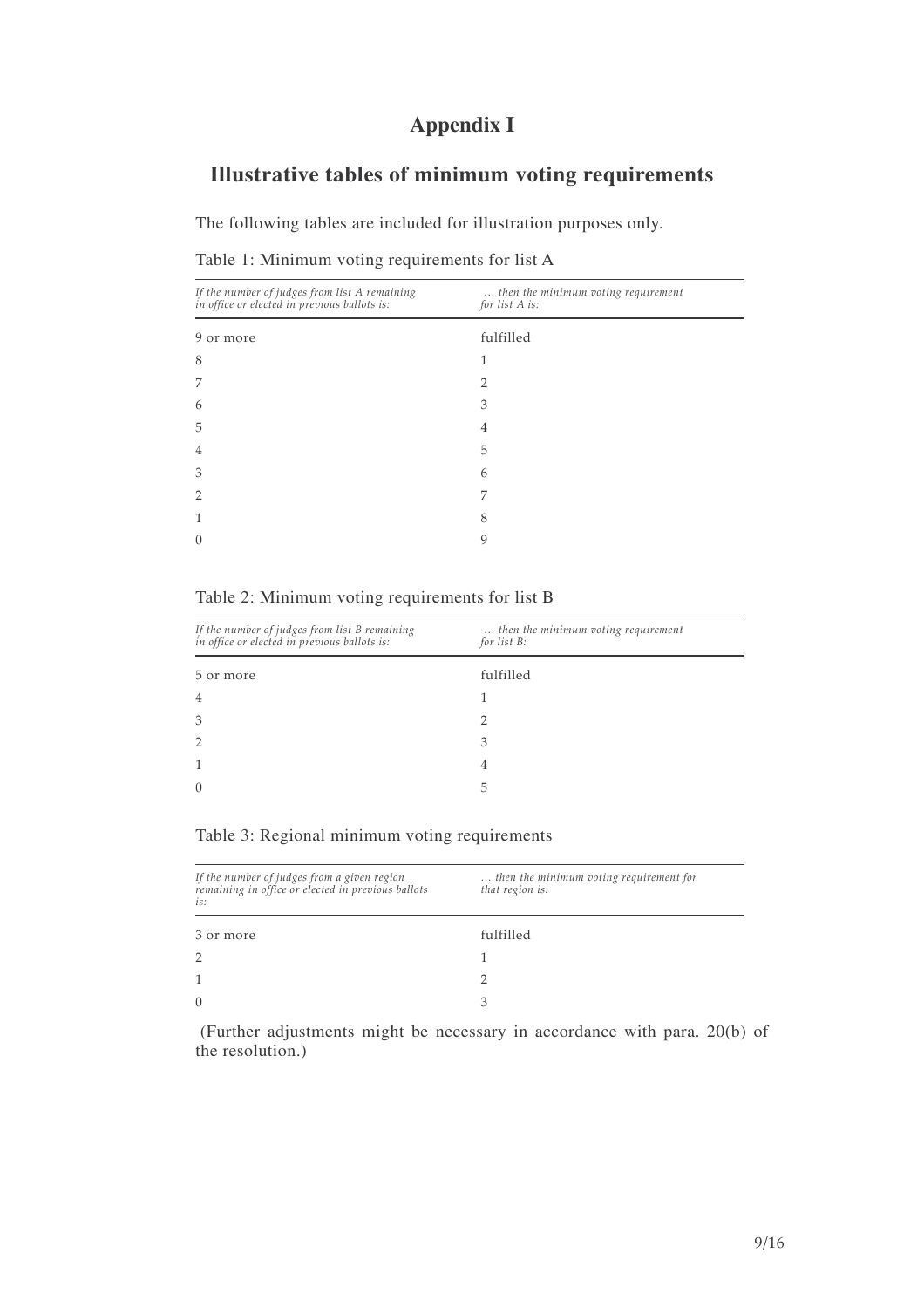| If the number of judges from one gender<br>remaining in office or elected in previous ballots<br>is: | then the minimum voting requirement for<br>that gender is: |
|------------------------------------------------------------------------------------------------------|------------------------------------------------------------|
| 6 or more                                                                                            | fulfilled                                                  |
| 5                                                                                                    |                                                            |
| $\overline{4}$                                                                                       | ר                                                          |
| 3                                                                                                    | 3                                                          |
| $\overline{2}$                                                                                       | 4                                                          |
|                                                                                                      | 5                                                          |
| $\Omega$                                                                                             | 6                                                          |
|                                                                                                      |                                                            |

Table 4: Gender minimum voting requirements

(Further adjustments may be necessary in accordance with para. 20(c) of the resolution.)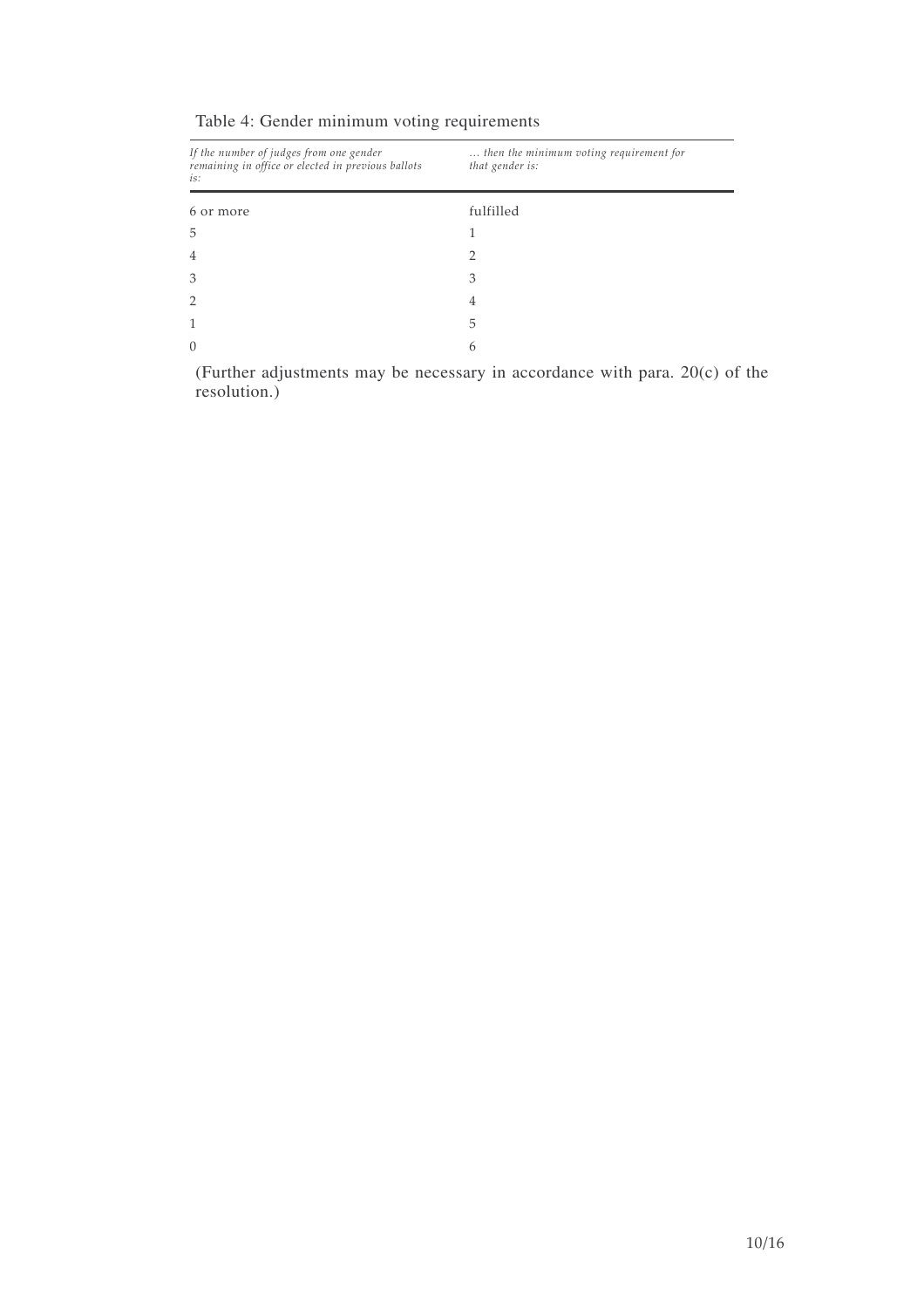# **Appendix II - SAMPLE BALLOT PAPER: ELECTION OF 6 JUDGES OF THE ICC**

This sample ballot paper is included for illustration purposes only.

| <b>VOTE FOR A MAXIMUM OF 6 CANDIDATES</b>                                                                        |                                                                     |                                            |                                  |                                  |
|------------------------------------------------------------------------------------------------------------------|---------------------------------------------------------------------|--------------------------------------------|----------------------------------|----------------------------------|
| <b>REGIONAL</b>                                                                                                  | <b>LIST A</b>                                                       |                                            | <b>LIST B</b>                    |                                  |
| <b>GROUPS</b>                                                                                                    | VOTE FOR AT LEAST X FROM LIST A                                     |                                            | VOTE FOR AT LEAST X FROM LIST B  |                                  |
|                                                                                                                  | <b>GENDER DISTRIBUTION: VOTE FOR AT LEAST X MALES AND X FEMALES</b> |                                            |                                  |                                  |
|                                                                                                                  | <b>MALE</b>                                                         | <b>FEMALE</b>                              | <b>MALE</b>                      | <b>FEMALE</b>                    |
|                                                                                                                  |                                                                     |                                            |                                  |                                  |
| <b>AFRICA</b><br><b>VOTE FOR AT LEAST</b><br><b>X CANDIDATES</b><br>FROM THIS REGION                             | Name (Country)<br>Name (Country)                                    | Name (Country)<br>$\Box$                   | Name (Country)                   | Name (Country)<br>Name (Country) |
| <b>ASIA</b><br><b>VOTE FOR AT LEAST</b><br><b>X CANDIDATES</b><br>FROM THIS REGION                               | Name (Country)<br>Name (Country)                                    | $\Box$ Name (Country)                      | Name (Country)<br>$\mathsf{L}$   |                                  |
| <b>EASTERN EUROPE</b><br><b>VOTE FOR AT LEAST</b><br><b>X CANDIDATES</b><br>FROM THIS REGION                     | Name (Country)                                                      | Name (Country)<br>$\Box$                   | Name (Country)<br>Name (Country) | $\blacksquare$ Name (Country)    |
| <b>LATIN AMERICA/</b><br><b>CARIBBEAN</b><br><b>VOTE FOR AT LEAST</b><br><b>X CANDIDATES</b><br>FROM THIS REGION | Name (Country)                                                      | Name (Country)<br>$\Box$<br>Name (Country) | Name (Country)<br>Name (Country) | $\blacksquare$ Name (Country)    |
| <b>WESTERN EUROPE</b><br><b>AND OTHER</b><br><b>VOTE FOR AT LEAST</b><br><b>X CANDIDATES</b><br>FROM THIS REGION | Name (Country)<br>Name (Country)                                    | Name (Country)<br>Name (Country)           | Name (Country)<br>Name (Country) | $\Box$ Name (Country)            |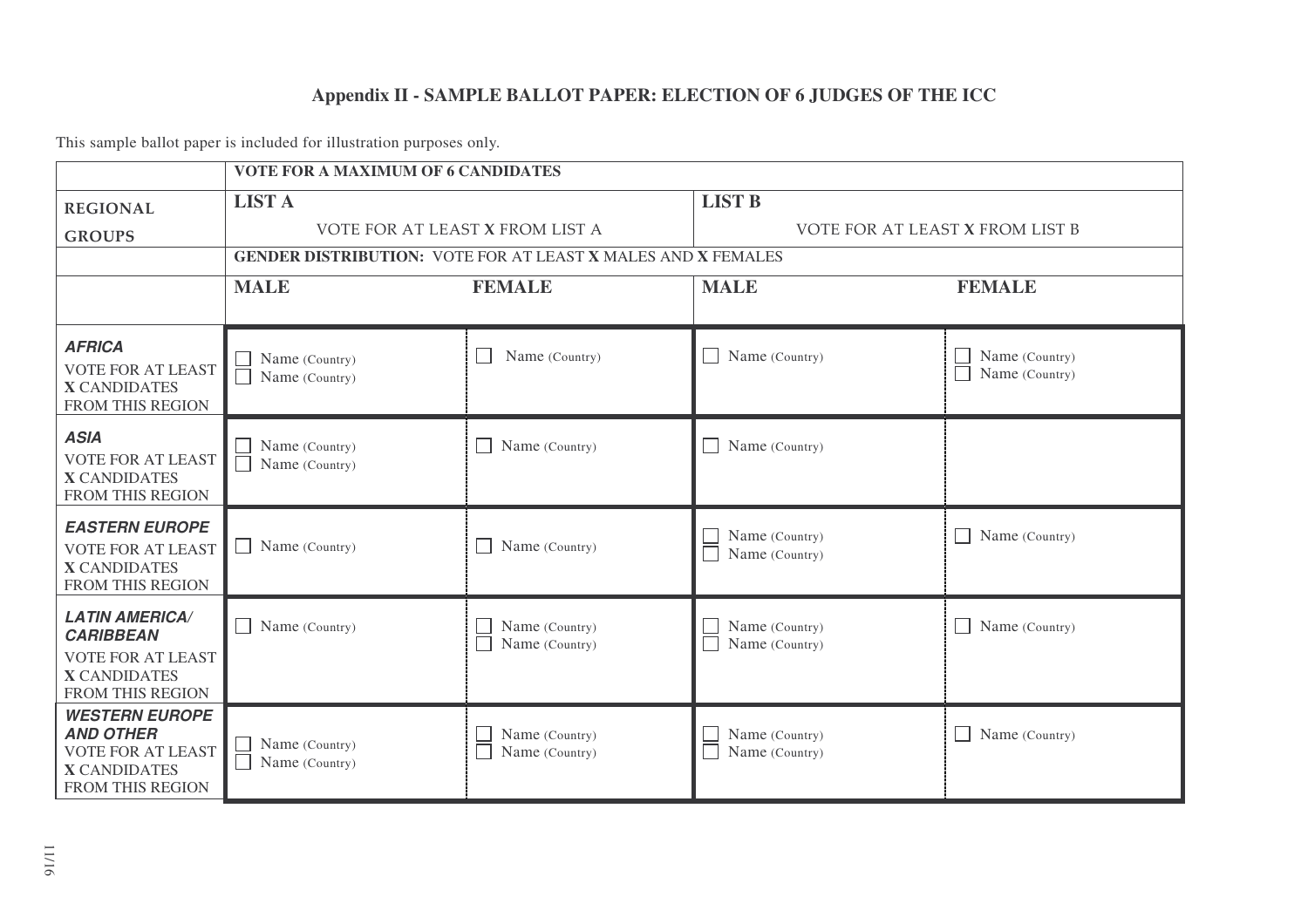## **Annex II**

## **Tables of minimum voting requirements**

In accordance with paragraph 2 of the resolution on the procedure for the nomination and election of judges (ICC-ASP/3/Res.6), the Secretariat of the Assembly of States Parties has prepared the following tables to reflect the application of all minimum voting requirements for the first ballot of the elections at the sixth session of the Assembly of States Parties. They are based on two assumptions:

- (a) that the number of States Parties belonging to the respective regional groups does not change so as to require a readjustment of the minimum voting requirements, in accordance with paragraph 20 (b) of resolution ICC-ASP/3/Res.6. The current 104 States Parties are from the following regional groups: 29 from the Group of African States; 12 from the Group of Asian States; 16 from the Group of Eastern European States; 22 from the Group of Latin American and Caribbean States; and 25 from the Group of Western European and other States.
- (b) that the judges remaining in office on 1 October 2007, are the ones indicated in table 1.

In the tables, "N/A" indicates when an adjustment is not applicable. In other cases, parentheses are used to explain how a number has been determined; in a few instances, an adjustment has no practical effect.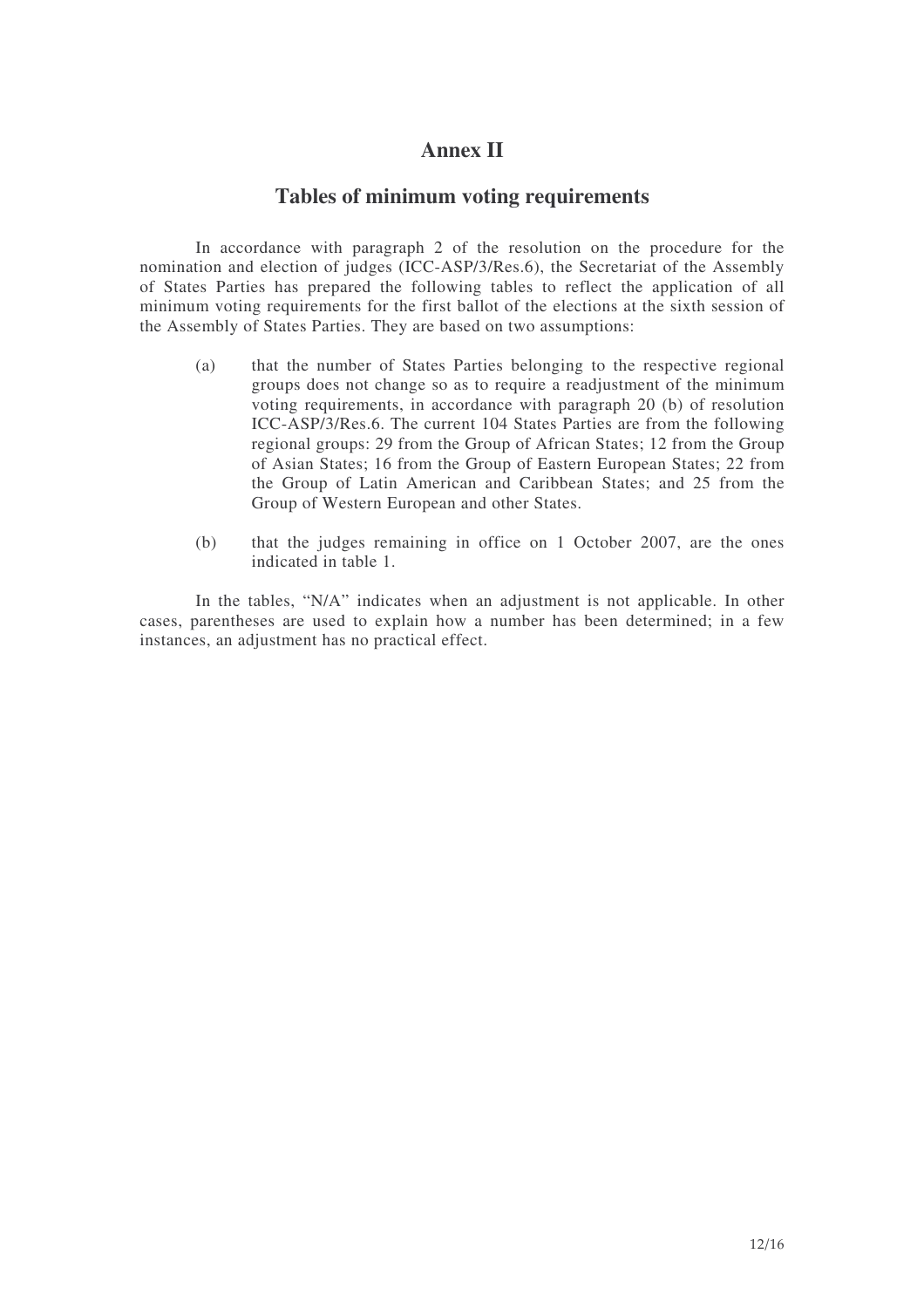# **1. Composition of the judges**

|  | Table 1: Composition of the judges |  |  |  |
|--|------------------------------------|--|--|--|
|--|------------------------------------|--|--|--|

| <b>JUDGES REMAINING IN OFFICE ON</b>                 |                       |                |                |              |
|------------------------------------------------------|-----------------------|----------------|----------------|--------------|
| <b>1 OCTOBER 2007</b>                                |                       |                |                |              |
| <b>Region</b>                                        | List<br><b>Gender</b> |                |                |              |
| <b>Western European and</b>                          |                       |                |                |              |
| other States                                         |                       |                |                |              |
| Adrian Fulford (United                               | $\overline{A}$        |                |                | M            |
| Kingdom of Great                                     |                       |                |                |              |
| <b>Britain and Northern</b>                          |                       |                |                |              |
| Ireland)                                             |                       |                |                |              |
| Claude Jorda (France)                                | A                     |                |                | M            |
| Hans-Peter Kaul                                      |                       | B              |                | M            |
| (Germany)                                            |                       |                |                |              |
| Philippe Kirsch (Canada)                             |                       | $\overline{B}$ |                | $\mathbf{M}$ |
| Erkki Kourula (Finland)                              |                       | B              |                | M            |
| Mauro Politi (Italy)                                 |                       | B              |                | M            |
| <b>African States</b>                                |                       |                |                |              |
| Fatoumata Dembélé                                    | $\overline{A}$        |                | F              |              |
| Diarra (Mali)                                        |                       |                |                |              |
| Akua Kuenyehia                                       |                       | B              | $\mathbf{F}$   |              |
| (Ghana)                                              |                       |                |                |              |
| Navanethem Pillay                                    |                       | B              | F              |              |
| (South Africa)                                       |                       |                |                |              |
| <b>Latin American and</b><br><b>Caribbean States</b> |                       |                |                |              |
| René Blattmann                                       |                       | B              |                | M            |
| (Bolivia)                                            |                       |                |                |              |
| Elizabeth Odio Benito                                | A                     |                | F              |              |
| (Costa Rica)                                         |                       |                |                |              |
| Sylvia Helena de                                     | $\overline{A}$        |                | $\overline{F}$ |              |
| Figueiredo Steiner                                   |                       |                |                |              |
| (Brazil)                                             |                       |                |                |              |
| <b>Asian States</b>                                  |                       |                |                |              |
| Georghios M. Pikis                                   | A                     |                |                | M            |
| (Cyprus)                                             |                       |                |                |              |
| Sang-hyun Song                                       | A                     |                |                | M            |
| (Republic of Korea)                                  |                       |                |                |              |
| <b>Eastern European</b><br><b>States</b>             |                       |                |                |              |
| Ekaterina Trendafilova                               | A                     |                | F              |              |
| (Bulgaria)                                           |                       |                |                |              |
| Anita Ušacka (Latvia)                                |                       | B              | F              |              |
| Total:                                               | 8                     | 8              | 7              | 9            |
|                                                      |                       |                |                |              |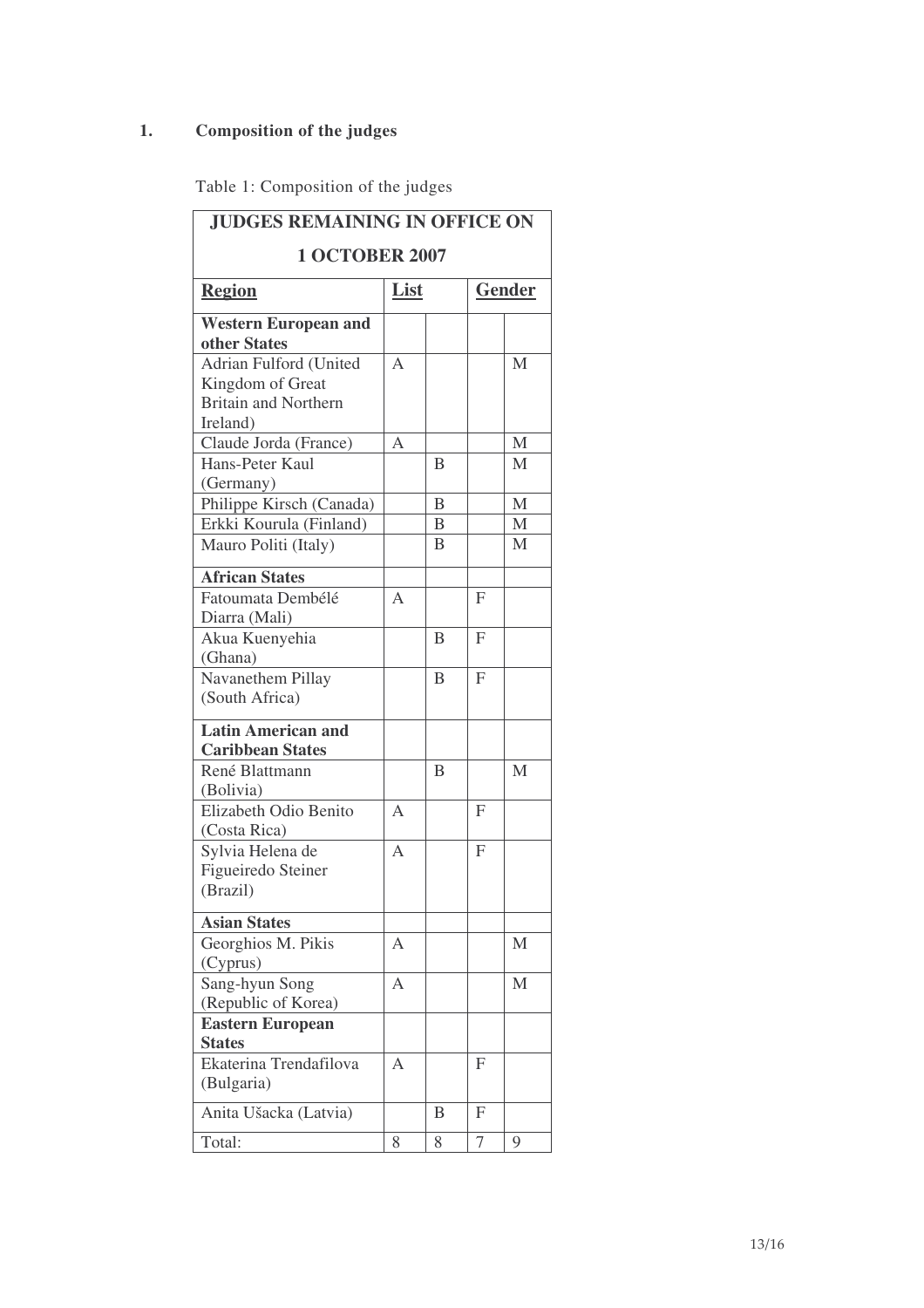### 2. Minimum voting requirements for list A

| If the number of judges from list A remaining | then the minimum voting requirement |
|-----------------------------------------------|-------------------------------------|
| in office or elected in previous ballots is:  | for list A is:                      |
| 9 or more                                     | fulfilled                           |
| 8                                             |                                     |
| 7                                             | $\overline{2}$                      |
| 6                                             | 3                                   |
| 5                                             | 4                                   |
| 4                                             | 5                                   |
| 3                                             | 6                                   |
| $\overline{2}$                                | 7                                   |
| $\mathbf{1}$                                  | 8                                   |
| $\theta$                                      | 9                                   |
|                                               |                                     |

### Table 2: Minimum voting requirements for list A

## 3. Minimum voting requirements for list B

Table 3: Minimum voting requirements for list B

| If the number of judges from list B remaining in | then the minimum voting requirement |
|--------------------------------------------------|-------------------------------------|
| office or elected in previous ballots is:        | for list B:                         |
| 5 or more                                        | fulfilled                           |
| 4                                                |                                     |
| 3                                                |                                     |
|                                                  | З                                   |
|                                                  | 4                                   |
|                                                  | 5                                   |

## 4. Regional minimum voting requirements

Table 4: Regional minimum voting requirements

| If the number of judges from African<br>States remaining in office or elected<br>in previous ballots is: | then the standard<br>minimum voting<br>requirement for that<br>region is: | $\ldots$ plus the<br>adjustment of adding<br>1, in accordance with<br>para. $20(b)$ , third<br>sentence, of the<br>resolution | then the total minimum.<br>voting requirement for that<br>region is: |
|----------------------------------------------------------------------------------------------------------|---------------------------------------------------------------------------|-------------------------------------------------------------------------------------------------------------------------------|----------------------------------------------------------------------|
| 3 or more                                                                                                | fulfilled $(2-3=-1)$                                                      | $(-1+1=0)$                                                                                                                    | fulfilled                                                            |
| $\overline{2}$                                                                                           | $\Omega$                                                                  | $+1$                                                                                                                          |                                                                      |
|                                                                                                          |                                                                           | $+1$                                                                                                                          |                                                                      |
| $\Omega$                                                                                                 |                                                                           | $+$                                                                                                                           |                                                                      |

(Further adjustments might be necessary in accordance with para. 20 (b) of the resolution.)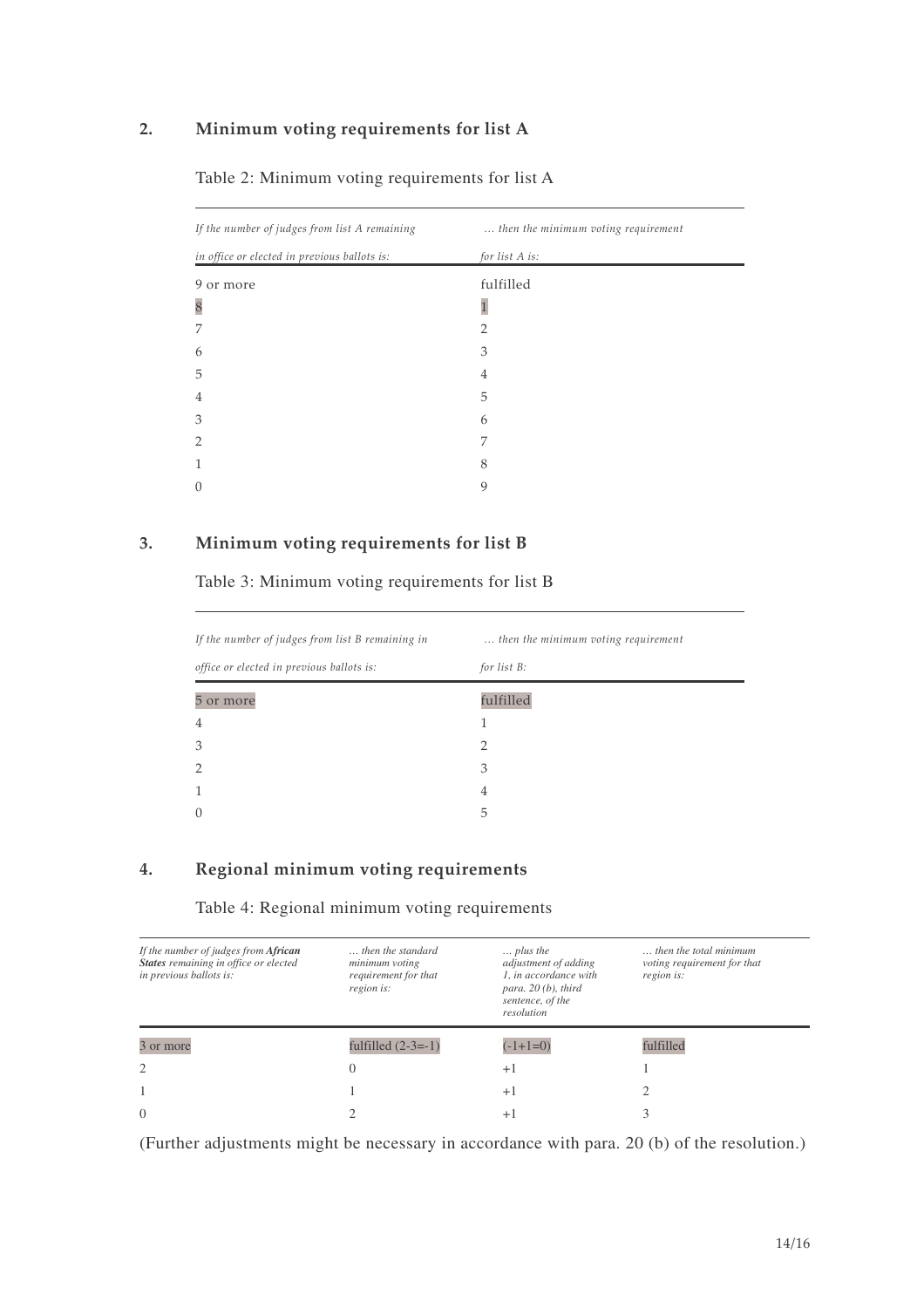| If the number of judges from Asian<br>States remaining in office or elected<br>in previous ballots is: | then the standard minimum.<br>voting requirement for that region<br>is: | plus the adjustment of<br>adding 1, in accordance<br>with para. $20(b)$ , third<br>sentence, of the<br>resolution | then the total<br>minimum voting<br>requirement for that<br>region is: |
|--------------------------------------------------------------------------------------------------------|-------------------------------------------------------------------------|-------------------------------------------------------------------------------------------------------------------|------------------------------------------------------------------------|
| 3 or more                                                                                              | fulfilled                                                               | N/A                                                                                                               | fulfilled                                                              |
| $\overline{c}$                                                                                         | fulfilled $(2-2=0)$                                                     | N/A                                                                                                               | fulfilled                                                              |
|                                                                                                        |                                                                         | N/A                                                                                                               |                                                                        |
| $\Omega$                                                                                               |                                                                         | N/A                                                                                                               |                                                                        |

#### Table 5: Regional minimum voting requirements

(Further adjustments might be necessary in accordance with para. 20 (b) of the resolution.)

| If the number of judges from <b>Eastern</b><br>European States remaining in office or<br>elected in previous ballots is: | then the standard<br>minimum voting<br>requirement for that region<br>is: | plus the adjustment of<br>adding 1, in accordance<br>with para. $20(b)$ , third<br>sentence, of the resolution | then the total<br>minimum voting<br>requirement for that<br>region is: |
|--------------------------------------------------------------------------------------------------------------------------|---------------------------------------------------------------------------|----------------------------------------------------------------------------------------------------------------|------------------------------------------------------------------------|
| 3 or more                                                                                                                | fulfilled                                                                 | N/A                                                                                                            | fulfilled                                                              |
| $\overline{c}$                                                                                                           | fulfilled $(2-2=0)$                                                       | N/A                                                                                                            | fulfilled                                                              |
|                                                                                                                          |                                                                           | N/A                                                                                                            |                                                                        |
| $\theta$                                                                                                                 |                                                                           | N/A                                                                                                            |                                                                        |

(Further adjustments might be necessary in accordance with para. 20 (b) of the resolution.)

### Table 7: Regional minimum voting requirements

| If the number of judges from <b>Latin</b><br><b>American and Caribbean States</b><br>remaining in office or elected in<br>previous ballots is: | then the standard<br>minimum voting<br>requirement for that region<br>is: | plus the adjustment of<br>adding 1, in accordance<br>with para. $20(b)$ , third<br>sentence, of the resolution | then the total minimum<br>voting requirement for that<br>region is: |
|------------------------------------------------------------------------------------------------------------------------------------------------|---------------------------------------------------------------------------|----------------------------------------------------------------------------------------------------------------|---------------------------------------------------------------------|
| 3 or more                                                                                                                                      | fulfilled $(2-3=-1)$                                                      | $(-1+1=0)$                                                                                                     | fulfilled                                                           |
| $\overline{c}$                                                                                                                                 |                                                                           | $+1$                                                                                                           |                                                                     |
|                                                                                                                                                |                                                                           | $+1$                                                                                                           |                                                                     |
| $\Omega$                                                                                                                                       |                                                                           |                                                                                                                |                                                                     |

(Further adjustments might be necessary in accordance with para. 20 (b) of the resolution.)

### Table 8: Regional minimum voting requirements

| If the number of judges from Western<br><b>European and other States</b><br>remaining in office or elected in<br>previous ballots is: | then the standard<br>minimum voting<br>requirement for that region<br>is: | plus the adjustment of<br>adding 1, in accordance<br>with para. $20(b)$ , third<br>sentence, of the resolution | then the total minimum<br>voting requirement for that<br>region is: |
|---------------------------------------------------------------------------------------------------------------------------------------|---------------------------------------------------------------------------|----------------------------------------------------------------------------------------------------------------|---------------------------------------------------------------------|
| 3 or more                                                                                                                             | fulfilled $(2-6=-4)$                                                      | $(-4+1=-3)$                                                                                                    | fulfilled                                                           |
| $\overline{c}$                                                                                                                        | O                                                                         | $+1$                                                                                                           |                                                                     |
|                                                                                                                                       |                                                                           | $+1$                                                                                                           |                                                                     |
| $\Omega$                                                                                                                              |                                                                           | $+1$                                                                                                           |                                                                     |

(Further adjustments might be necessary in accordance with para. 20 (b) of the resolution.)